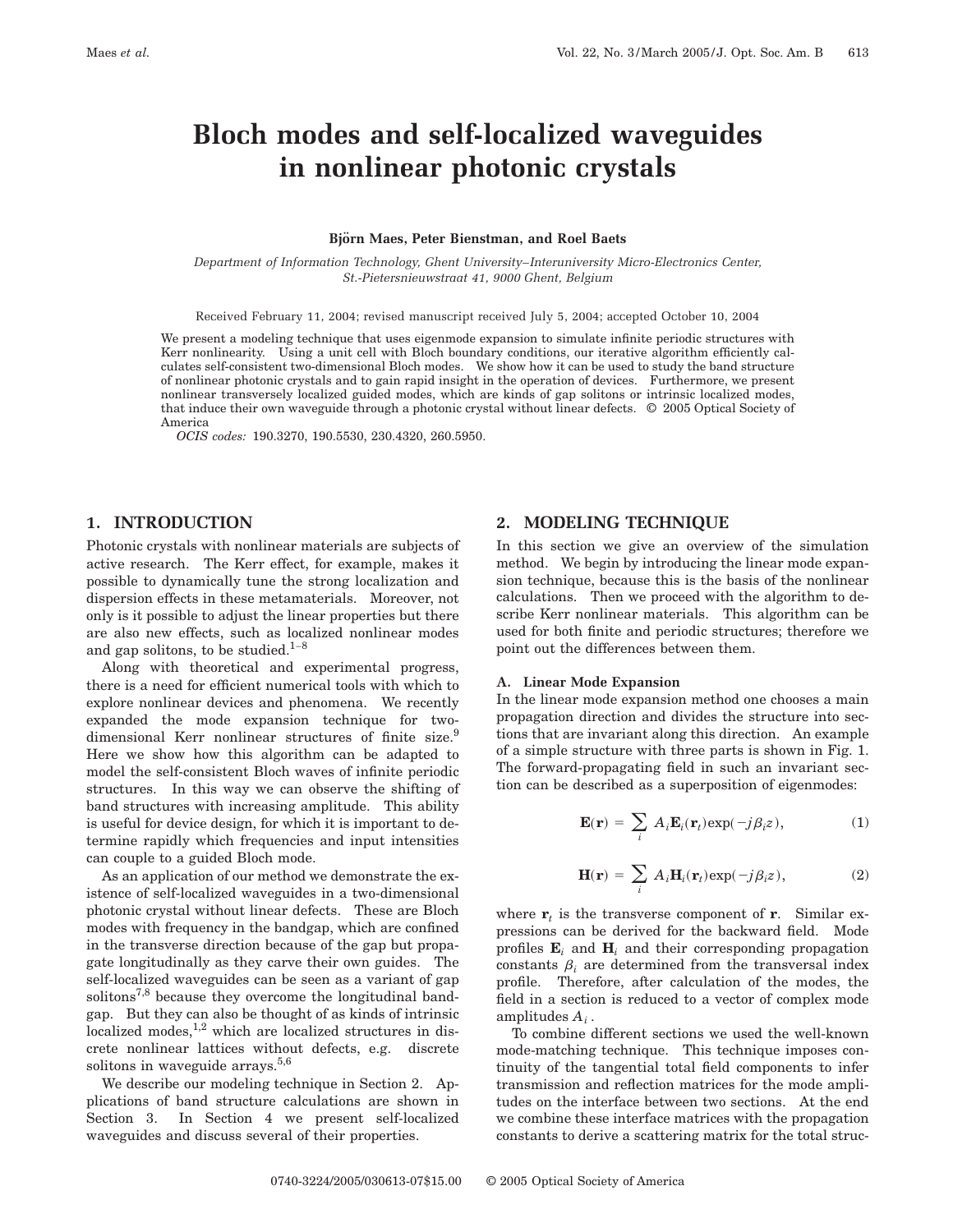

Fig. 1. Simple structure with three invariant sections along *z*.



Fig. 2. Example of spatial discretization. The middle section is considered nonlinear.

ture. From this data we can obtain the fields throughout the entire structure by matrix manipulations. More information regarding the implementation of the linear mode expansion method can be found in Ref. 10.

## **B. Nonlinear Extension**

To simulate instantaneous Kerr materials we use an iterative approach in combination with a spatial grid. Such nonlinearity means that the refractive index is dependent on the local field intensity  $I = |\mathbf{E}|^2$ :

$$
n(\mathbf{r}) = n_0 + n_2 I(\mathbf{r}),\tag{3}
$$

where  $n_0$  is the linear index and  $n_2$  is the Kerr coefficient. To model this index change we divide the nonlinear material into small rectangles. An example of such a grid is shown in Fig. 2. Each rectangle is assigned its index during each iteration. We can start by using the linear index, an estimate, or a previously calculated index distribution. By performing a linear eigenmode calculation as described above, we get the intensities at the center of each rectangle.<sup>11</sup> This intensity distribution is used with Eq. (3) to update the index distribution. With the new index distribution we can calculate the fields again. This information provides us with another intensity distribution with which to update the indices, which completes another iteration cycle. If, after a number of iterations, the new index distribution is equal to the previous index distribution within a certain tolerance, we have converged to a solution of the full nonlinear problem.

The method is efficient because typically tens of eigenmodes are sufficient for accurate and rigorous modeling. In contrast, plane-wave techniques need hundreds or thousands of plane waves to simulate large index contrasts and field discontinuities. Finite-difference timedomain methods, however, have to calculate the entire evolution of a pulse-like excitation through the discretized structure, leading to large time and memory requirements. We immediately get continuous-wave solutions, however, and only the nonlinear sections need to be discretized with a grid. Moreover, the modes and scattering matrices for linear subsections can be reused during each iteration because these data are indeed intensity independent. With reasonable parameters, convergence is reached in approximately ten iterations. Therefore all the simulations in this paper take seconds or minutes to complete on a modest workstation. We note that the method is rigorous, as there are no approximations to the Maxwell equations. Thus, in the limit of a fine grid and an infinite number of modes, the solutions are exact. A thorough description and study of the modeling method for finite structures are presented in Ref. 9.

## **C. Finite and Periodic Structures**

Here we discuss the differences in applying the iterative method described for finite and periodic structures. For finite devices the input mode amplitude vector is constant during the calculations. We follow the evolution of the total scattering matrix, each time imposing the same input boundary condition.

For infinite periodic structures we describe the scattering behavior of a unit cell with reflection and transmission matrices in the following way:

$$
\mathbf{F}_2 = \mathbf{T}_{12}\mathbf{F}_1 + \mathbf{R}_{21}\mathbf{B}_2,
$$
  

$$
\mathbf{B}_1 = \mathbf{R}_{12}\mathbf{F}_1 + \mathbf{T}_{21}\mathbf{B}_2,
$$
 (4)

where **F** and **B** denote mode amplitude vectors of forwardand backward-propagating fields, respectively. Subscripts 1 and 2 indicate left and right boundaries, respectively. Then we impose Bloch boundary conditions and rewrite Eqs. (4) as a generalized eigenvalue problem:

$$
\begin{bmatrix} \mathbf{T}_{12} & \mathbf{R}_{21} \\ 0 & \mathbf{I} \end{bmatrix} \begin{bmatrix} \mathbf{F}_1 \\ q \mathbf{B}_1 \end{bmatrix} = q \begin{bmatrix} \mathbf{I} & 0 \\ \mathbf{R}_{12} & \mathbf{T}_{21} \end{bmatrix} \begin{bmatrix} \mathbf{F}_1 \\ q \mathbf{B}_1 \end{bmatrix},
$$
(5)

where **I** is the unity matrix,  $q = \exp(ik_Bp)$ ,  $k_B$  is the Bloch propagation constant, and  $p$  is the period.<sup>12</sup> From the set of resulting eigenvalues we select the mode of interest. This is normally the lowest-order value, as we are interested in lossless Bloch modes. The process of solving the eigenvalue problem as described above is performed at each iteration. However, because the unit cell is often small, the calculations are rapid. Simulating a finite structure with tens of periods, however, can be time consuming.

In contrast with the finite case, there is no input vector that we can keep constant during iteration. Another normalization parameter is needed to keep the calculations at each step self-consistent. To this end we use an excitation strength of the Bloch mode, which we define below. After fixing this strength at the start, we rescale the linear Bloch modes of the subsequent calculations.

There are different ways to define this excitation strength. We can use the flux of the Poynting vector through a boundary:

$$
P = \frac{1}{2} \int (\mathbf{E} \times \mathbf{H}^*) \cdot d\mathbf{S}, \tag{6}
$$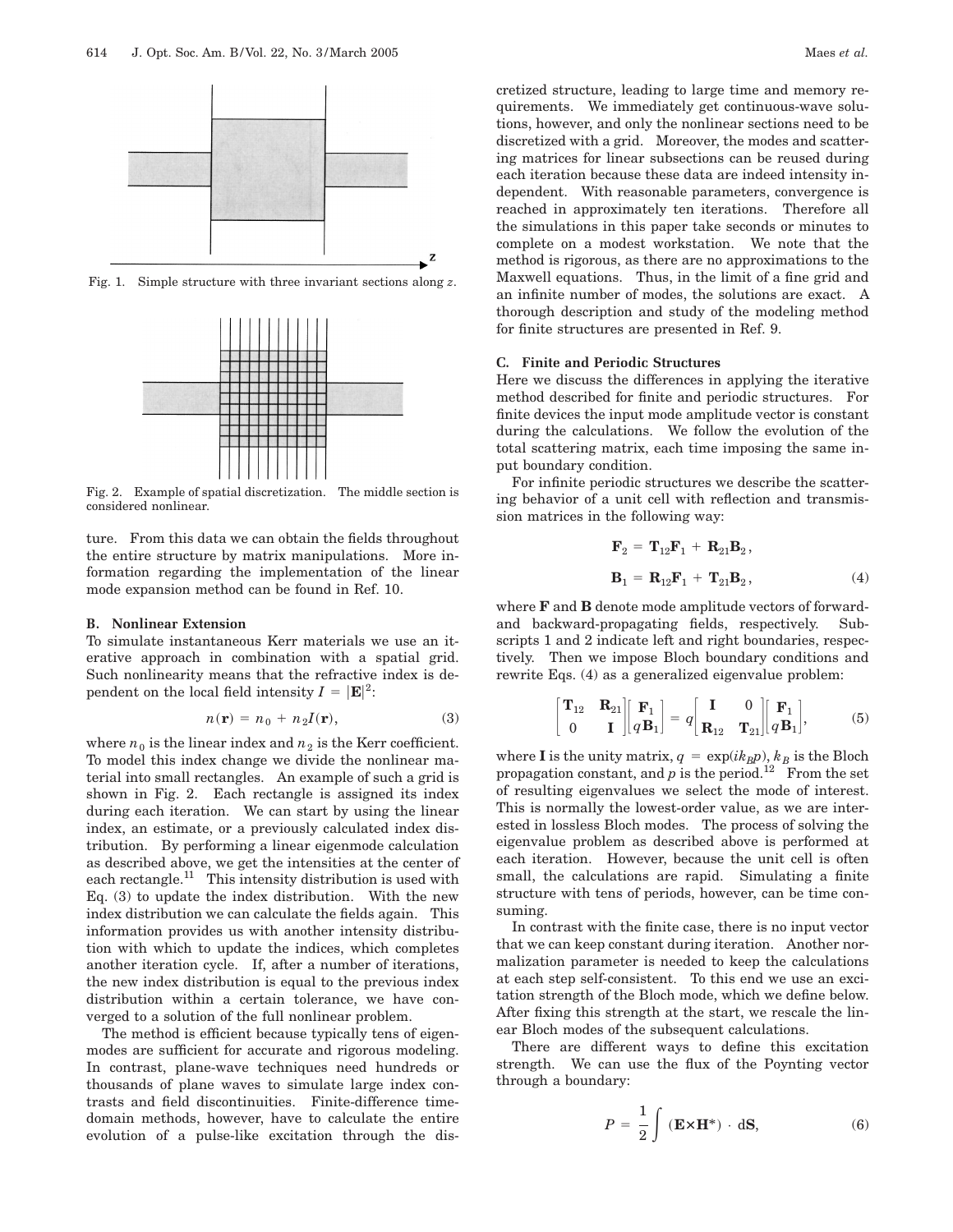which we apply in Section 4 below for the waveguide modes, as *P* immediately delivers a parameter of interest for waveguides. If one tries to calculate band-edge modes, the previous definition is not effective, because the flux approaches zero. Therefore, in these cases we keep the electrical energy in a period constant:

$$
U_e = \frac{\epsilon_0}{2} \int n^2 I dV.
$$
 (7)

A drawback here is the need to calculate an integral over the spatial period. We employ this normalization in Section 3 below.

In summary, by inspecting the guided Bloch waves we can derive a band structure that depends on the power flux or on the electrical energy of the corresponding mode. With the method just described it is thus possible for us to study efficiently in Section 3 below the tuning properties of devices.

# **3. APPLICATIONS**

#### **A. Nonlinear Photonic Crystal**

Figure 3 shows results for a square lattice of square rods along the G*X* direction. The simulations in this paper



 $(b)$ 

Fig. 3. Nonlinear photonic crystal. (a) Geometry: The rectangular box shows the unit cell that was used, exploiting symmetry. (b) Band structure: The solid curves show linear bands and dashed curves present nonlinearly adjusted bands.



Fig. 4. Coupled-cavity waveguide. (a) Geometry: The rectangular box shows the unit cell used. Period  $p = 3a$ . (b) Band structure: curves, linear bands with defect rod index n\_cen; filled circles and crosses, nonlinearly adjusted bands.

are for TM polarization, with the electric field parallel to the rods, but the method can also handle TE polarization. The rods have index 3.4, and  $n_2 = 1 \times 10^{-5} \text{ m}^2/\text{V}^2$  in an air background. The ratio of the sides of the rods to the crystal period is  $2r/a = 0.25$ . The linear photonic crystal has a TE gap at  $a/\lambda = 0.347-0.477$ . Figure 3 shows the typical downshifting of the bands for positive  $n_2$  with increasing energy  $U_e$ ; see Eq. (7). Similar calculations have been performed.<sup>13-15</sup> Applications of these band shifts are reported, e.g., in Ref. 15.

# **B. Coupled-Cavity Waveguide**

In this subsection we calculate the dispersion relation of coupled-cavity waveguides in nonlinear photonic crystals.16 These waveguides are formed by evanescent coupling between neighboring resonator modes. In our case we form the monopole modes by lowering the diameter of a rod to  $0.1a$ ; see Fig.  $4(a)$ . The resonator spacing is 3*a*, and the same crystal lattice and polarization are used as previously. We consider that only the defect rod is nonlinear, with  $n_2 = 1 \times 10^{-5} \text{ m}^2/\text{V}^2$ . This is a good approximation, because the field in the resonator is strongest in the center.

The dispersion relationship for a linear coupled-cavity waveguide has a cosine form:

$$
\omega = \omega_0 + \Delta \omega \cos(k_z p), \tag{8}
$$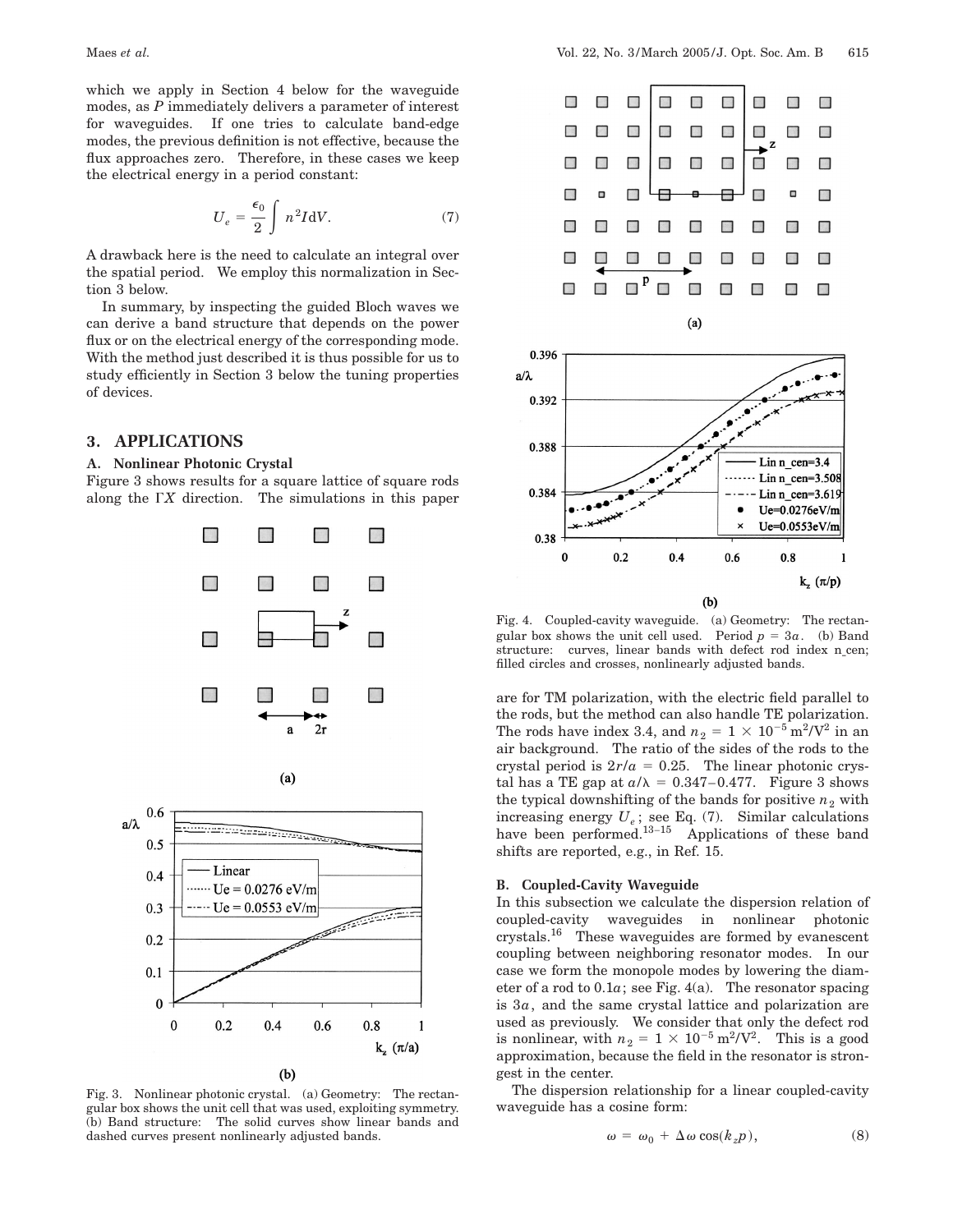where *p* is the period; here  $p = 3a$ .<sup>16</sup>  $\omega_0$  and  $\Delta \omega$  are determined by the resonance frequency of the mode and the nearest-neighbor overlap integrals. We retrieve this cosine form, as shown in Fig. 4(b). For the nonlinear bands there is again a downward shift. As a reference we also plot linear bands, determined with the mean nonlinear index of the central rod for a fixed  $U_e$ . Indeed, the nonlinear calculations should overlap these linear results.

#### **C. Limiter Device**

Many periodic nonlinear devices are based on shifting propagating modes in and out of the bandgap for various intensities. To gain insight into these devices, studying the infinite structure can rapidly provide information on geometry, operational frequencies or intensities, without the need for time-consuming simulations on a finite long structure. We illustrate this shortest procedure by modeling a recently proposed waveguide photonic crystal limiter.<sup>17</sup> Its geometry and results are shown in Fig. 5. The same lattice as above is used but with a defect waveguide and larger nonlinear rods ( $D = 0.4a$ ,  $n_2 = 1 \times$  $\times$  10<sup>-5</sup> m<sup>2</sup>/V<sup>2</sup>) alongside every two subperiods.



Fig. 5. Photonic crystal limiter. (a) Geometry: defect waveguide with larger nonlinear rods alongside. The rectangular box shows the unit cell used. (b) Waveguide bands: solid curves, linear bands; dashed curves, nonlinearly adjusted bands. The upper bands overlap. Period  $p = 2a$ .

The band structure shows two waveguide bands within the bandgap. Increasing the intensity shifts the lowest defect band downward. The upper defect band is quite insensitive to the nonlinearity. Field plots show indeed that the fields in this band are concentrated in the smaller linear rods along the waveguide, whereas in the lower band the fields are strongest in the large nonlinear rods. Thus, if we operate on top of the lowest waveguide band, low amplitudes will give a high transmission. But, as we increase the amplitude, our simulations indicate that the guided Bloch mode disappears below the working frequency, so we get limiting action.

## **4. SELF-LOCALIZED WAVEGUIDES**

Waves with frequency within the bandgap are exponentially dampened in a linear photonic crystal without defects. However, with Kerr materials there are new effects to be studied, such as localized modes and gap solitons. Many of these nonlinear phenomena can be described from a linear point of view. For example, a spatial soliton in a bulk medium is the linear guided mode of the waveguide that it induces. $18$  From this idea we set out to find self-localized waveguides in a nonlinear photonic crystal, starting from a linear waveguide mode.

Figure 6 illustrates the waveguide modes. These are confined in one direction by bandgap effects but propagate in the other direction because the beam itself creates a defect waveguide. The same lattice as above is used but with a negative Kerr nonlinearity  $n_2 = -1 \text{ m}^2/\text{V}^2$ . Note that we applied  $\epsilon(\mathbf{r}) = \epsilon_0 + n_2 I(\mathbf{r})$  instead of Eq. (3) for the calculations. These structures are a generalization of the localized modes presented in Ref. 4 and belong to the family of gap solitons. To our knowledge this is the first presentation of rigorous data on these self-localized waveguides. Modes confined in two directions have been theoretically studied.3,7,8 However, in the research presented in Ref. 7 a low-index contrast method was used to characterize moving or stationary gap solitons, whereas in Ref. 3 stationary modes in high-index contrast were considered. There is also a clear analogy with localized entities in waveguide arrays, such as Bragg solitons or discrete solitons, especially with the strongly localized discrete solitons that involve only a few coupled waveguides.<sup>6</sup> However, an important difference is that self-localized waveguides have to overcome a bandgap in the longitudinal direction.

To model these modes we use the technique of Section 2 but start with a seed. We lower the index of a center rod to create a linear defect waveguide. The linear calculation with this index gives an estimate of the needed flux and a starting index distribution. If we iterate from this distribution, with constant flux, and converge to a guided Bloch mode, we have reached a self-localized waveguide. After finding one mode we can change the frequency or the flux slightly to iterate to new modes quickly and map their properties.

In Fig. 6(a) the mode has one maximum on the rod in the center; therefore we call these modes on site modes. However we also found another type with two maxima of opposite sign on adjacent rods; these are intersite modes. A typical field profile of the intersite type is shown in Fig.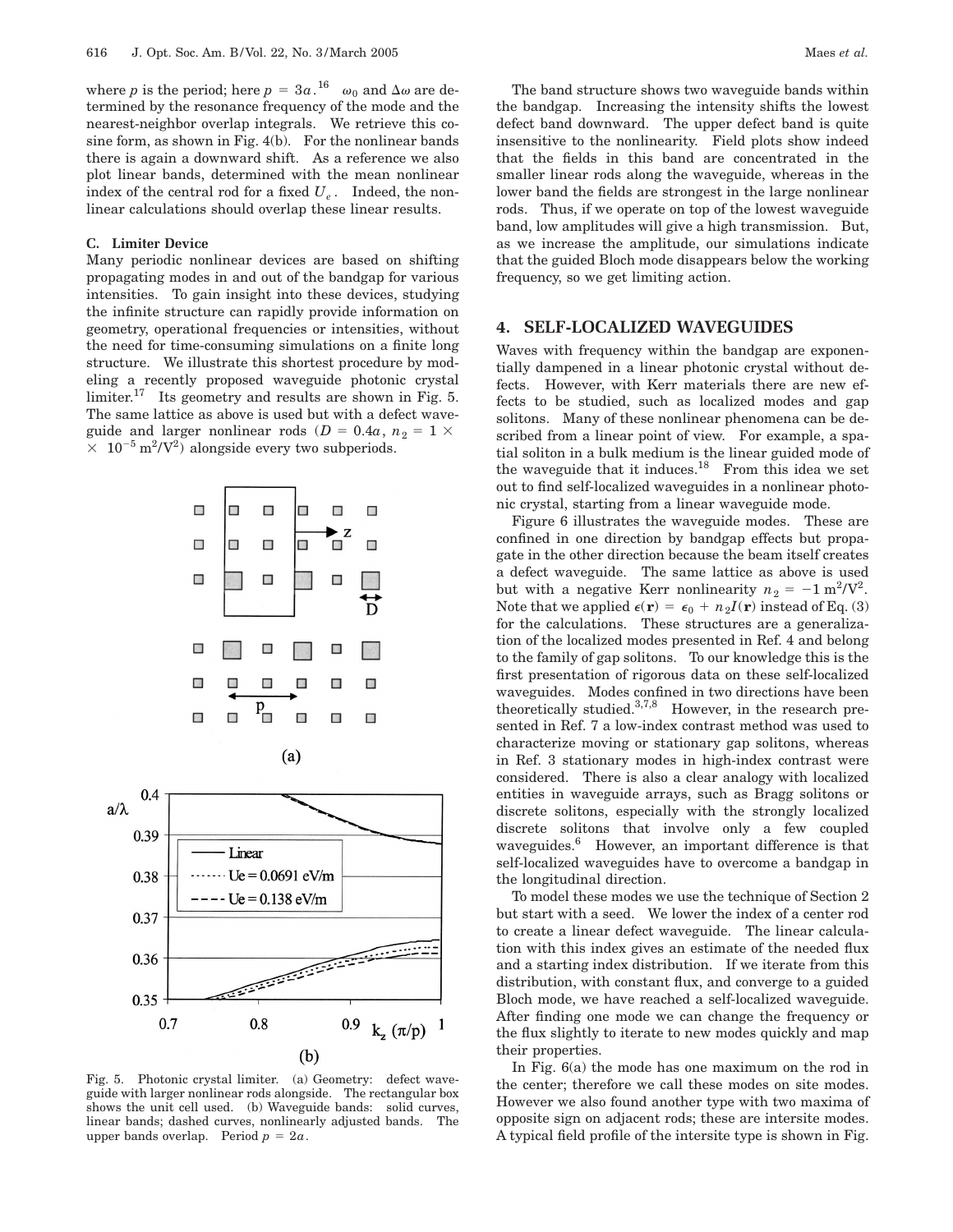

 $(b)$ 

Fig. 6. Examples of the electric fields of two types of staggered self-localized waveguide. The smaller rectangular boxes show the unit cell that we used to find the mode. The larger rectangular (dashed) boxes are used for the study of stability. The mode is linearly propagated through a crystal with a refractiveindex distribution derived from the nonlinear calculation, which is limited to the small rectangular box. Insets, electric-field profiles in a transversal cut through the rod centers. (a) On-site mode with  $a/\lambda = 0.38$  and  $P = 1.2 \times 10^{-10}$  W/m. (b) Intersite mode with  $a/\lambda = 0.41$  and  $P = 9 \times 10^{-10}$  W/m.

6(b). These profiles are reminiscent of the types of localized mode reported in other situations. Thus the existence of similar modes in other propagation directions or geometries, e.g., airholes in material, is suggested. Moreover, in analogy with discrete solitons, modes with other topologies, e.g., flat-topped solitons, can be considered.

With our method it is possible to make the following arguments about the stability of self-localized waveguides. Because the method is iterative, it is possible to calculate only modes that are stable to small perturbations. However, the boundary condition along the lower edge of the unit cell (enclosed by unbroken rectangles in Fig. 6) determines the symmetry of the solutions and of the perturbations. From this we conclude that the on-site (intersite) modes are stable against symmetric (asymmetric) or even (odd) perturbations. We can test stability against other perturbations by applying Peierls–Nabarro potential ideas.2 According to this concept, intersite and onsite modes with the same topology can be seen as constituents of the same soliton. Assuming equal intensity, the component with the highest energy will be unstable and evolve into the stable component with the lowest energy. This qualitative picture gives insight not only into stability but also into mobility and switching opportunities. If the soliton wants to move in the transversal direction, it has to change between the on-site and the intersite modes. The difference in energy determines the Peierls–Nabarro barrier that has to be overcome to change from one stable mode to the next via the unstable intermediate mode. Thus if the energies are the same the modes are expected to be mobile in the transverse direction. Note that there is always propagation in the longitudinal direction.

We have calculated the energy of both types of selflocalized waveguide for frequencies throughout the gap. Note that the two types have the same topology, that both are staggered, and thus that the previous Peierls– Nabarro ideas can be applied. For each wavelength we simulated modes with  $k_z a/\pi$  ranging from  $\sim 0.4$  (large *P*) to 0.9 (small *P*), with the extra condition that the refractive indices remain larger than 1. These seem the most stable modes numerically. Results are shown in Fig. 7. We can see that, near the lower-frequency band edge, the difference between the energies is negligible, which suggests mobile modes. As the frequency increases, the energy difference becomes larger. Assuming a constant power *P*, the on-site modes have the lowest energy, so they are stable, whereas the intersite component is unstable. We numerically confirmed the previous statement by performing calculations on the complete modes, using the dashed rectangles in Fig. 6. In this rectangular box we can slightly perturb the indices of a rod and start the iteration. This procedure injects the soliton with eigenmodes of the symmetry that are not present in the half-box simulations. For a frequency away from the lower band edge, even a small change of 0.1% in the indices of an intersite center rod is enough to push the iteration toward convergence on an on-site mode. The on-site modes, however, are extremely robust.

Next we study the transverse width of the modes by calculating the following simple deviation:





Fig. 7. Energy  $U_e$  versus power P for self-localized waveguides of different wavelengths. For values of  $a/\lambda$ , o and i mean on-site and intersite, respectively.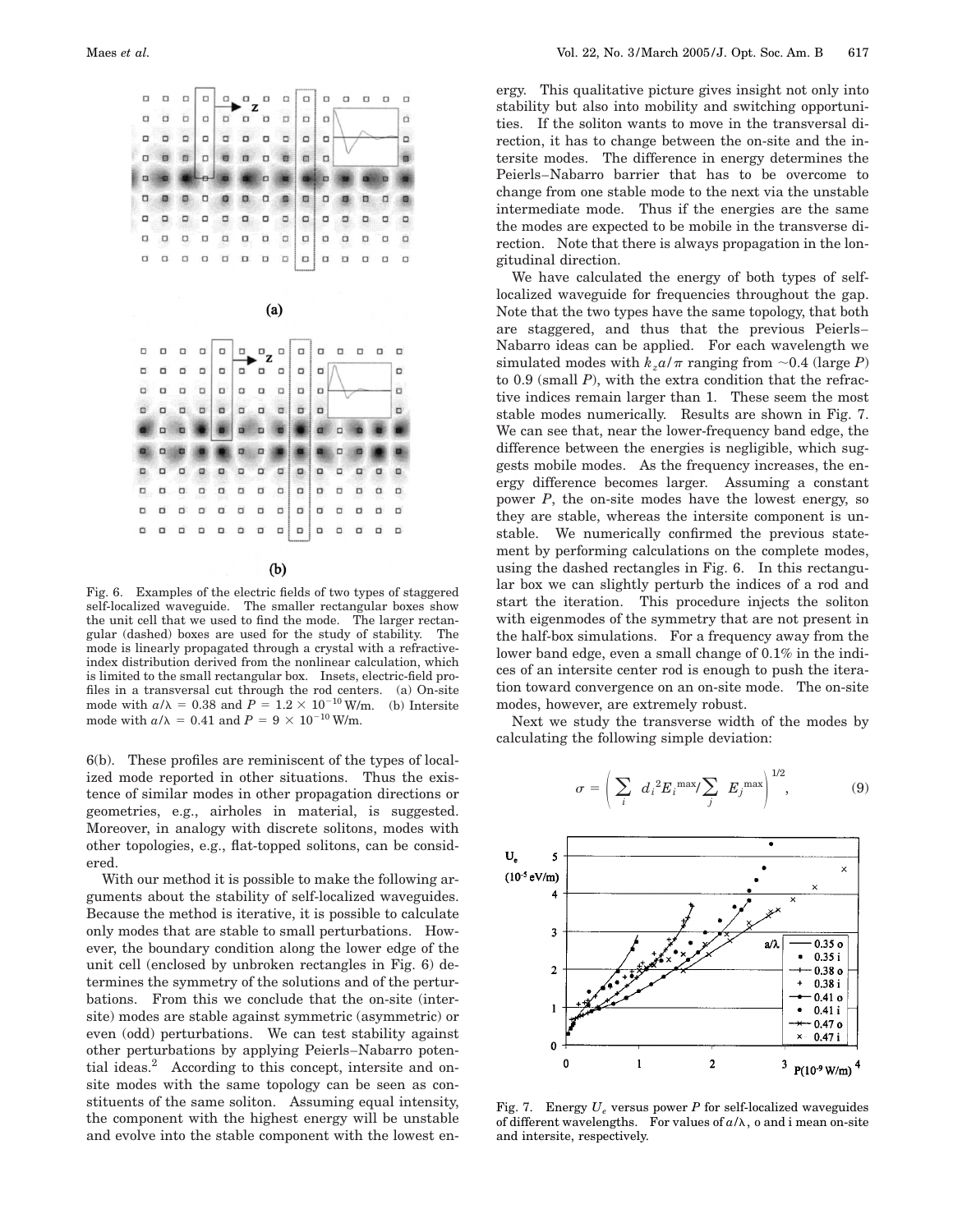

Fig. 8. Width  $\sigma$  versus maximum refractive-index change  $\Delta n_{\text{max}}$ for on-site modes of various wavelengths  $a/\lambda$ . Insets, electricfield profiles for the three indicated points.

where  $d_i$  is the distance from the center and  $E_i^{\max}$  is the maximum electric-field absolute value of rod *i*. This deviation versus maximum refractive-index change for the on-site modes is shown in Fig. 8. For the intersite waveguides the curves are parallel. At the low-frequency gap edge we can see a strong broadening of the modes as we decrease the power. Although the nonlinear index change is lowest here, below 0.05 these modes lose the strong discrete localization and instead get a more continuous character. In the gap, decreasing the wavelength or the refractive-index change (or power *P*) leads to narrower waveguides. However, these trends no longer apply on the upper-frequency edge of the gap. We remark that the modes in the gap have a deviation smaller than 1.6, so these are indeed strongly localized modes. If  $\sigma$  is less than 1, the waveguides will appear tightly bound on one center rod, as illustrated by the insets in Fig. 8.

The broad modes at the low bandgap edge are analogous to the fundamental solitons in bulk nonlinear materials.<sup>19</sup> However, there are important differences. First, the bandgap structure makes it possible to support waveguides with a low refractive-index core. Solitons in bulk material are guided in a self-induced high refractiveindex core by total internal reflection. Next, because of the anisotropic and discrete lattice the stability and dynamic behavior will be different from those in the continuous counterpart, especially for modes localized about a few periods. We have provided some insight into modal stability; however, a full analysis and a dynamic treatment are beyond the scope of the modeling method. We note that the minimum nonlinear index change for the solutions in the gap is theoretically high, near 0.3. However, it is clear that there are possibilities for optimization.

# **5. CONCLUSIONS**

We have presented an efficient method with which to model band structures of two-dimensional devices with Kerr nonlinear materials. The influence of nonlinearity on guided Bloch waves has been shown in a perfect photonic crystal, in a coupled-cavity waveguide, and in a limiting device. Efficiency stems from rapid convergence to a solution and from the fact that only the nonlinear sections have to be discretized. Moreover, a few tens of eigenmodes are sufficient for accurate modeling of these

wavelength-scale high-index contrast structures. With this technique we presented two types of self-localized Bloch mode, which are variants of gap solitons, and studied properties such as stability and width. The twodimensional photonic crystal and the simulation method can thus be used as a test case and a tool with which to analyze new kinds of intrinsic localized modes.

## **ACKNOWLEDGMENTS**

B. Maes and P. Bienstman acknowledge a doctoral and postdoctoral fellowship, respectively, from the Flemish Fund for Scientific Research. Parts of this research were performed in the context of the Belgian Science Policy Interuniversity Attraction Pole project Photon.

B. Maes's e-mail address is bjorn.maes@intec.ugent.be.

## **REFERENCES**

- 1. A. J. Sievers and S. Takeno, ''Intrinsic localized modes in anharmonic crystals,'' Phys. Rev. Lett. **61**, 970–973 (1988).
- 2. D. Cai, A. R. Bishop, and N. Gronbech-Jensen, ''Localized states in discrete nonlinear Schrödinger equations," Phys. Rev. Lett. **72**, 591–595 (1994).
- 3. S. F. Mingaleev, Y. S. Kivshar, and R. A. Sammut, "Longrange interaction and nonlinear localized modes in photonic crystal waveguides,'' Phys. Rev. E **62**, 5777–5782 (2000).
- 4. A. A. Sukhorukov and Y. S. Kivshar, ''Nonlinear guided waves and spatial solitons in a periodic layered medium,'' J. Opt. Soc. Am. B **19**, 772–781 (2002).
- 5. R. Morandotti, U. Peschel, J. S. Aitchison, H. S. Eisenberg, and Y. Silberberg, ''Dynamics of discrete solitons in optical waveguide arrays,'' Phys. Rev. Lett. **83**, 2726–2729 (1999).
- 6. F. Lederer, S. Darmanyan, and A. Kobyakov, ''Discrete solitons,'' in *Spatial Solitons*, S. Trillo and W. Torruellas, eds. (Springer-Verlag, Berlin, 2001), pp. 269–292.
- 7. S. John and N. Aközbek, "Nonlinear optical solitary waves in a photonic band gap,'' Phys. Rev. Lett. **71**, 1168–1171 (1993).
- 8. N. Aközbek and S. John, "Optical solitary waves in two- and three-dimensional nonlinear photonic band-gap structures,'' Phys. Rev. E **57**, 2287–2319 (1998).
- 9. B. Maes, P. Bienstman, and R. Baets, ''Modeling of Kerr nonlinear photonic components with mode expansion,'' Opt. Quantum Electron. **36**, 15–24 (2004).
- 10. P. Bienstman and R. Baets, ''Optical modelling of photonic crystals and VCSELs using eigenmode expansion and perfectly matched layers,'' Opt. Quantum Electron. **33**, 327– 341 (2001).
- 11. CAMFR simulation software is freely available from http:// camfr.sourceforge.net/.
- 12. K. C. Huang, P. Bienstman, J. D. Joannopoulos, K. A. Nelson, and S. Fan, "Field expulsion and reconfiguration in polaritonic photonic crystals,'' Phys. Rev. Lett. **90**, 196402 (2003).
- 13. P. Tran, "Photonic-band-structure calculation of material possessing Kerr nonlinearity,'' Phys. Rev. B **52**, 10673– 10676 (1995).
- 14. V. Lousse and J. P. Vigneron, ''Self-consistent photonic band structure of dielectric superlattices containing nonlinear optical materials,'' Phys. Rev. E **63**, 027602 (2001).
- 15. A. Huttunen and P. Törmä, "Band structures for nonlinear photonic crystals,'' J. Appl. Phys. **91**, 3988–3991 (2002).
- 16. A. Yariv, Y. Xu, R. K. Lee, and A. Scherer, "Coupledresonator optical waveguide: a proposal and analysis,'' Opt. Lett. **24**, 711–713 (1999).